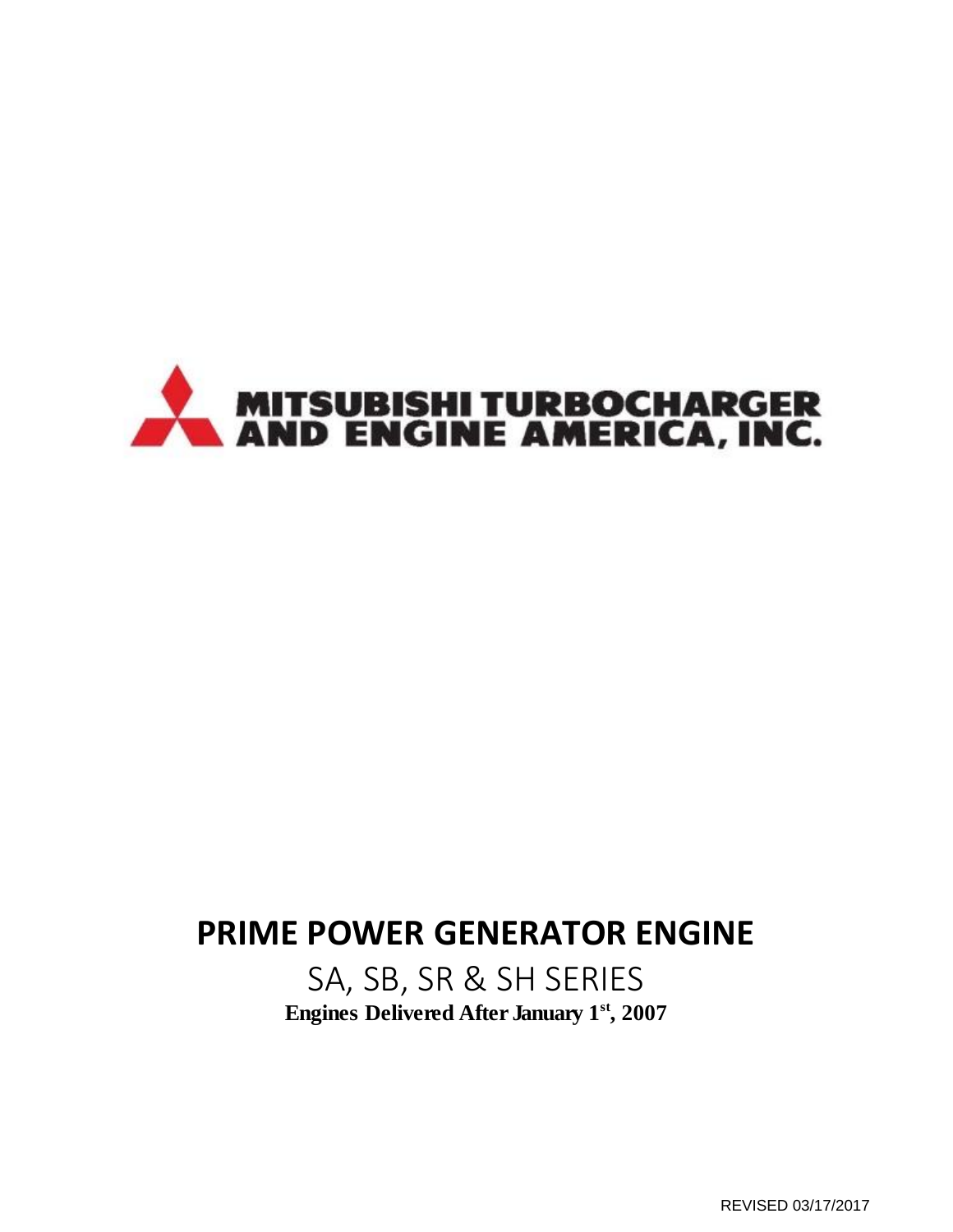#### **INDUSTRIAL ENGINE LIMITED WARRANTY Engines Delivered After January 1st, 2007**

Mitsubishi Turbocharger & Engine America, Inc. (MTEA) warrants to the first User Purchaser / Owner that each new SA, SB, SR & SH Series Generator Engine marketed by MTEA as a separate power source and used in electrical generation applications in North America, under normal use and maintenance, shall operate without defects in material or workmanship for the period described in this schedule:

|               | <b>WARRANTY PERIOD</b> |               | <b>WARRANTY ADJUSTMENT</b> |                   |
|---------------|------------------------|---------------|----------------------------|-------------------|
|               | Months*                | Engine hours* | <b>Parts</b>               | Repair<br>labor** |
| <b>Engine</b> | $0 - 12$               | Unlimited     | 100 %                      | 100 %             |

\*Engine removal and replacement labor limited to 10 hours.

## **APPLICATION DEFINITION AND WARRANTY STARTING DATE**

SA, SB, SR & SH Series Generator Engine applications are electrical generator sets, which are used only as a source of power. Industrial Engine and Marine applications are excluded from this warranty. The Generator Engine warranty supplied by MTEA with the new engine begins on the date the start-up form is filled out and submitted to MTEA. If there is no start-up form submitted, then the warranty will start from the invoice date to OEM. In any case, the warranty period shall not exceed over 30 months from delivery to the OEM.

#### **WARRANTY ADJUSTMENTS**

Generator Engine warranty adjustments are provided through MTEA Authorized Engine Distributors' factory trained technicians. During the warranty period, provided that the engine is installed and operated according to MTEA 's and or its related companies' manual(s) and instruction(s), MTEA will provide at its exclusive election, for any part determined by MTEA to be defective, either (1) a new or remanufactured replacement or repaired part, or (2) reimbursement for the cost of the part repair or replacement.

Repair labor provided under the Generator Engine Warranty includes labor expenses necessary to complete a warranted repair, including reasonable labor (as defined by MTEA) incurred for Engine removal and re-installation when necessary to perform a warranted repair. Labor expenses will be reimbursed according to Mitsubishi's flat rate manual and at regular daytime labor rates. MTEA will reimburse travel expenses for a MTEA Engine Distributor Technician, when travel is necessary to complete a warranted repair including lodging, meals and mileage to readily accessible locations during the warranty period when repair labor is provided; however, round trip mileage is limited to 400 miles per warranted repair.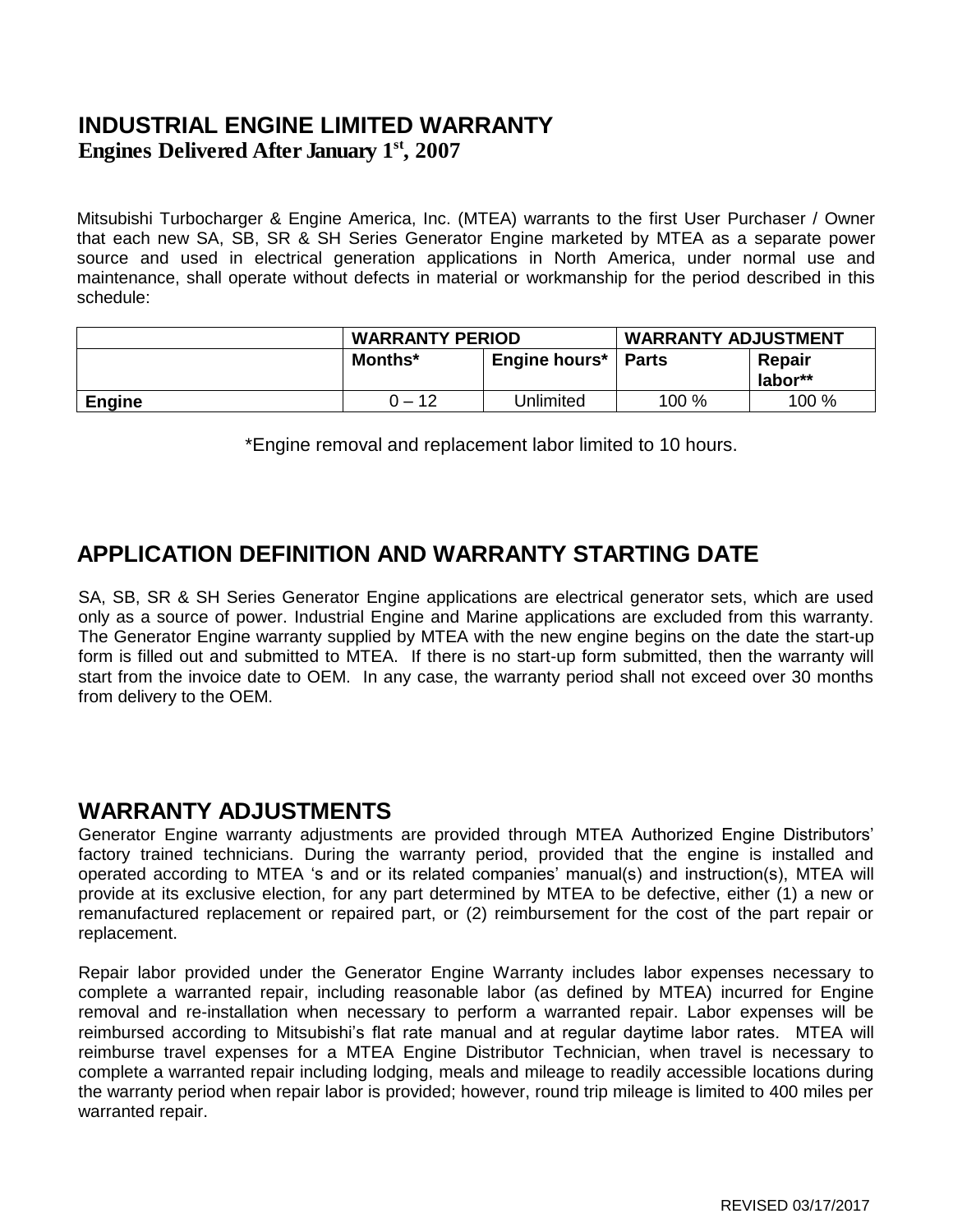# **OWNER RESPONSIBILITIES**

The Owner must advise a MTEA Engine Distributor of a failure and potential warranty claim within the warranty period and have the repairs completed by an Authorized MTEA Engine Distributor. The Owner is responsible for normal wear, adjustments and scheduled maintenance including injection nozzle cleaning and engine valve adjustments. The Owner is responsible for maintaining the engine according to recommendations contained in the Mitsubishi Industrial Engine Operations and Maintenance Manual and all other manuals and instructions supplied by MTEA and or its related companies. Maintenance parts and fluids including lubricating oil, antifreeze and belts are the Owner's responsibility unless the materials were damaged by the failure and cannot be reused. The Owner is responsible for all labor costs and other costs not specifically described herein as MTEA's responsibility, including overtime or holiday repair labor, lodging and transportation to remote sites and premium transportation expenses.

## **WARRANTY LIMITATIONS**

The following operational practices damage the engine and any failures resulting from these operational practices are not covered by this warranty: operating the engine at fuel rates higher than established by MTEA; overspeeding; operation without adequate or specified lubricating oil, coolant or fuel; operating the engine beyond published MTEA coolant or lubricant temperatures; inadequate maintenance of cooling systems, and failure to keep the engine air intake free of foreign material, improper storage, warm-up, shutdown or run-in practices; and/or other practices which damage the engine.

Neither MTEA nor its related companies are responsible for failures resulting from the alteration or modification to engines by anyone who has not been so authorized by MTEA in writing. MTEA is not responsible for failures resulting from improper repairs.

Neither MTEA nor its related companies shall be liable for claims attributable to the following: replacement of a complete assembly instead of repairing the assembly unless replacement was approved by MTEA; repairs necessary due to use of parts not supplied by MTEA; repairs caused by abuse, misuse, accidents, acts of God or unauthorized modification; repairs made by unauthorized repair shops; corrections of alleged defects where documentation is inadequate to support the claim or the failed parts needed for analysis have been improperly preserved rendering failure analysis impossible; and unnecessary repairs caused by improper diagnosis. Normal wear that occurs to parts during use of the engine is not covered by warranty including but not limited to these parts: pistons, liners, piston rings, valves, valve seats, valve guides, gears, bearings, crankshaft, camshaft, nozzle and plunger. The following items are not covered by warranty because they are deemed to have resulted from normal engine use or to have been caused by environmental exposure or pollution: rusting or deterioration of plated parts, discoloration, fading or rusting of painted parts, damage or deterioration due to extended storage of the engine after shipment by MTEA.